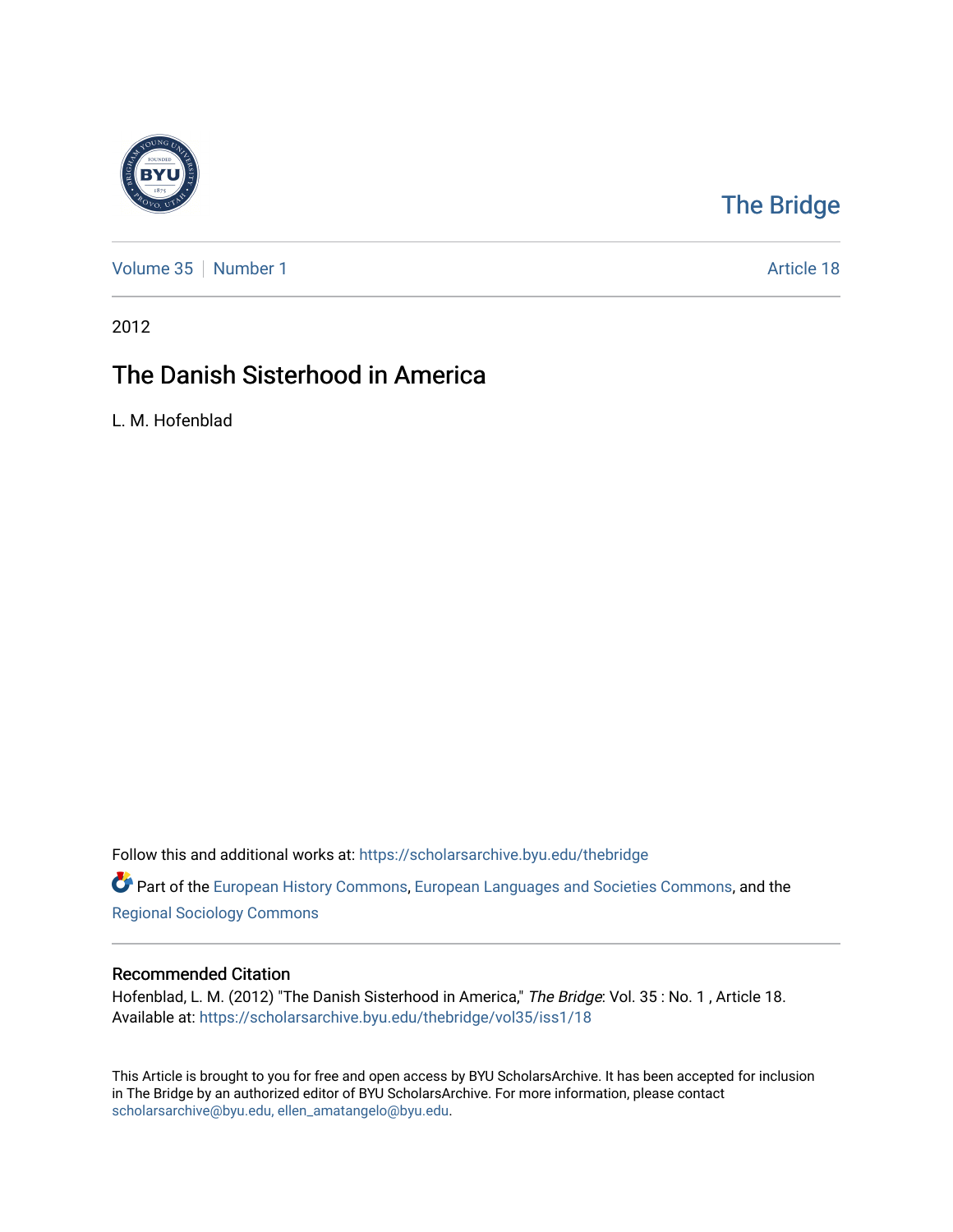## The Danish Sisterhood in America

by L. M. Hofenblad (Translated by Jim Iversen)

The Danish Sisterhood in America is ca. 2 years younger than its big brother, The Danish Brotherhood, as the first lodge, namely "The Christine Lodge" No. 1 in Negaunee, Mich. was organized on the 15th of December, 1883 by Mrs. Christine Hemmingsen, whose husband was a member of the Brotherhood. Consequently, the Sisterhood has now existed for 24 years.

At the organizational meeting, it was decided that members of the Danish Brotherhood could become passive members of the Sisterhood, that is, with no voting rights, but with the duty to receive the vote and to assist the Sisterhood members with advice and tactical assistance. Thus, in that meeting, 20 brothers became members of the Sisterhood, whose first general president was Niels Hemmingsen. He had the right to establish other lodges, and thus the Sisterhood was born.

At that point in time, there were 11 lodges of the Danish Brotherhood, and the general president requested these lodges to assist in the organization of new Sister Lodges. As a result, Lodge Number 2 was started in Lyons, Iowa, on the 20th of March, 1884, with 9 active and 13 passive members. Of the latter, L.L. Ries was elected as the Society's General Secretary.

On the 14th of December that same year, Lodge Number 3 began in Davenport, Iowa with 10 active and 16 passive members and a year later, Lodge No. 4 started in Chicago with 25 active and 6 passive members. In 1886, Lodge Number 5 was started in Racine with 9 active and 5 passive members, and in January, 1887 the Sisterhood held its first annual meeting in Burlington, Iowa, where a new Constitution and By-Laws were adopted.

The second annual meeting took place in Chicago in 1890, and in the following year, "The Danish Sisterhood" was incorporated in the State of Illinois with headquarters in Chicago. The headquarters has the right to organize lodges in accordance with the Constitution and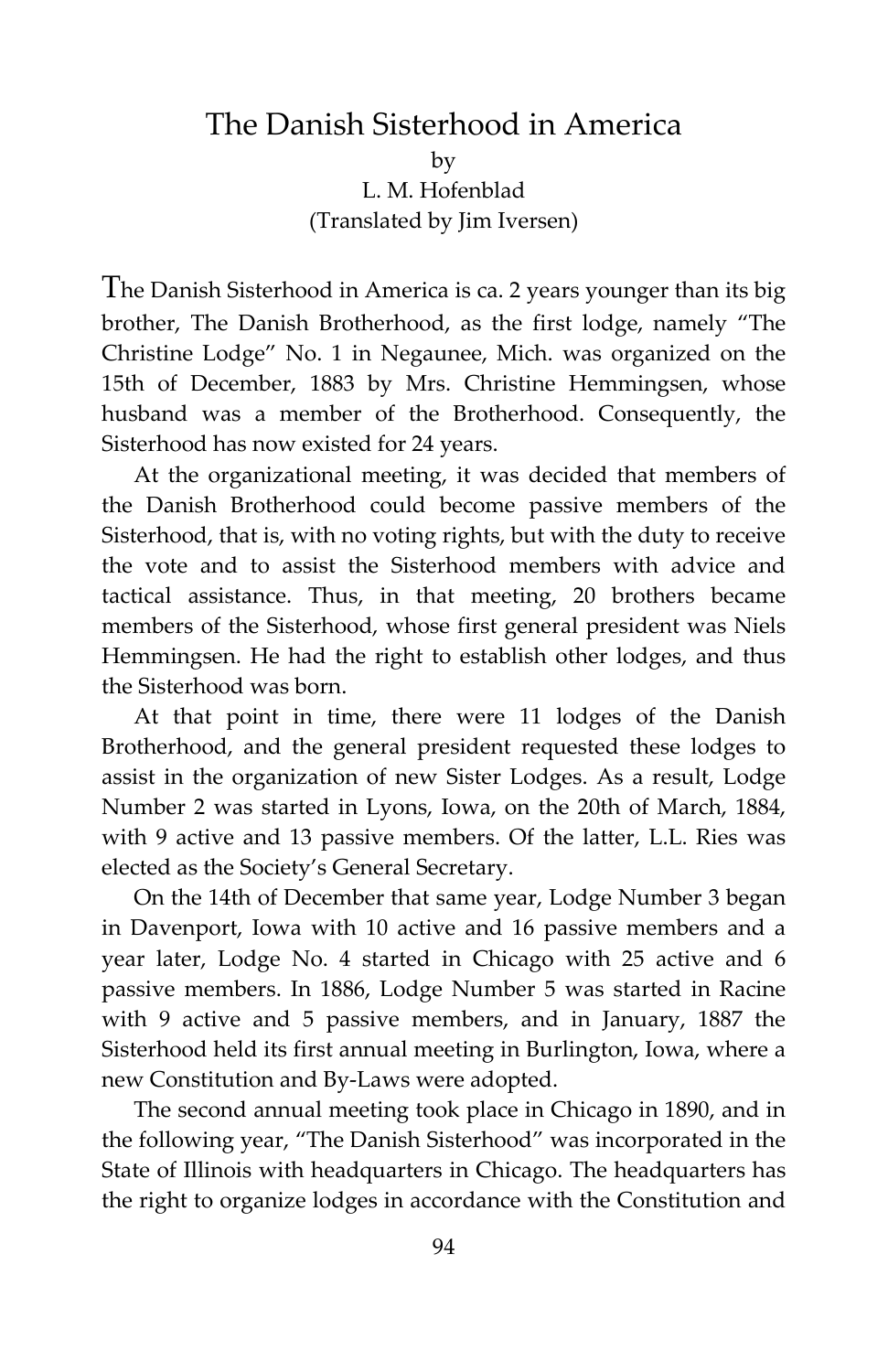By-Laws. The Sisterhood has progressed quickly, so that today, there are 127 lodges with 6,092 members. The locations of the lodges can be found in the Tabulated Overview.

The Danish Sisterhood is a national organization with a common National Board of Directors spread over the entire country. The objective of the Sisterhood is based on the principle of mutual assistance, and there are two parts to this, one in the form of life insurance, and the second in terms of compassionate assistance for those in need when sick and for help with funerals.

The life insurance is of a mutual type governed by the national board, and there is an obligation of \$250 or \$500 for each active member. The insurance payments come from a fund consisting of the so-called "assessments," whenever needed. These assessments depend in amount on the applicant's age and the life insurance payments.

To support the life insurance payments, the Board of Directors assesses payments from every active member. In no case, however, are these assessments greater than 75 cents per year per member.

Each lodge sets its own rules, governing help for the sick, which depends on the connection, size of the lodge, help available, etc. These rules are examined by the Board of Directors.

Those who can become members must be Caucasian women of Danish descent between the ages of 18 and 50, or married to a Danish man, and who can speak, read or understand the Danish language. In addition, a potential member cannot have been in trouble with the law, and her health must be good enough to be insurable.

Women, who are past the age of 50, as well as members of the Danish Brotherhood, can be accepted as passive members.

All proceedings of meetings must be conducted in the Danish language.

At the time of the last convention, held in September, 1910, the organization had paid out \$174,500 in life insurance, and more than \$100,000 in aid to the ill, in addition to the thousands which have gone to support those in need.

In closing, I should perhaps encourage every Danish woman in the United States to become a member of the Danish Sisterhood. In